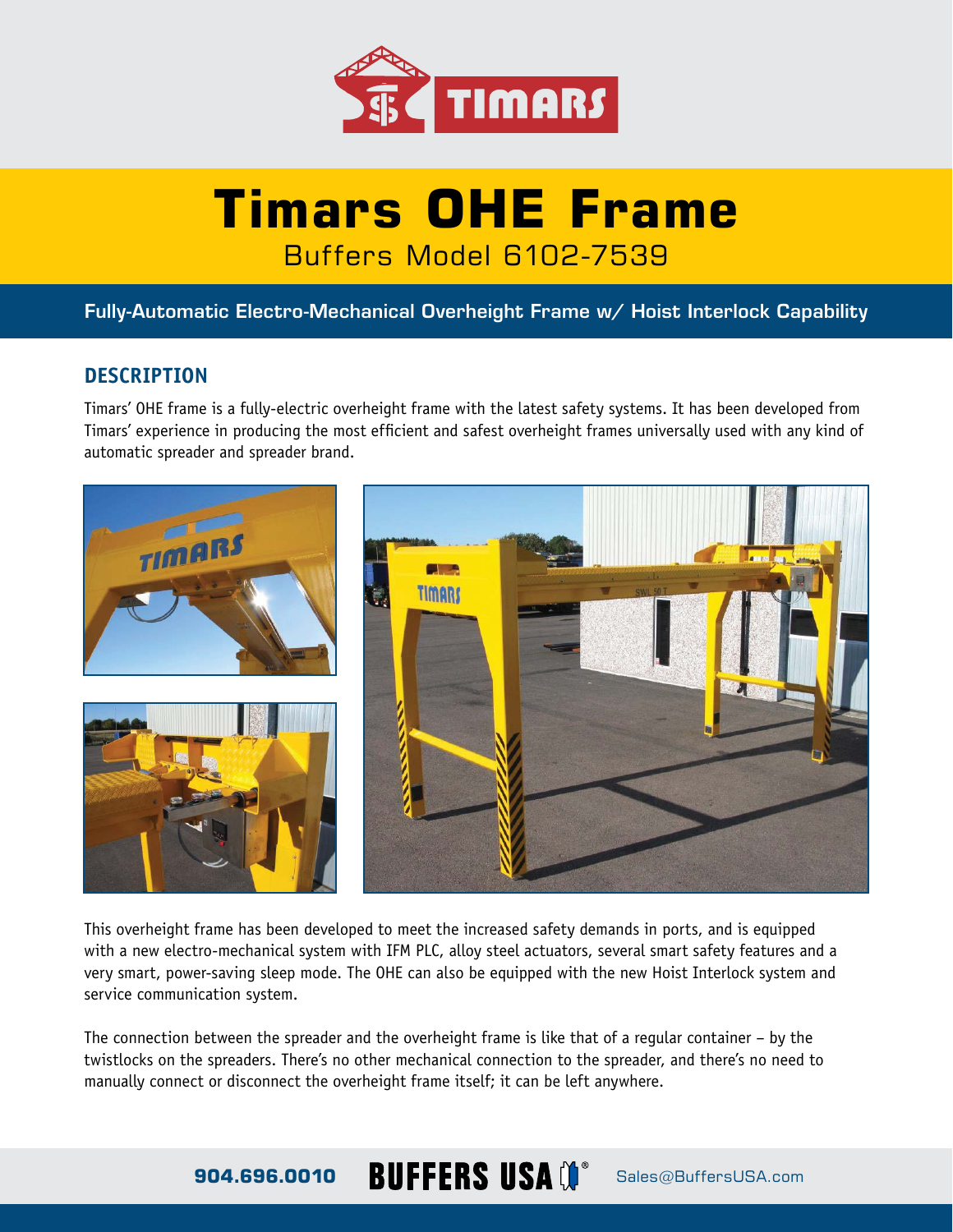# **Technical Specifications**

**TIMARS** OHE Frame Buffers Model 6102-7539

### **DESIGN**

**Body:** The Timars OHE frame has two short-side profiles and one center beam that are bolted together and are telescopic from 20', up to 45' (40' is preset). The body has gone through Finite Element Analysis to optimize the construction to make it strong, yet light. The frame is, of course, CE-approved according to the machinery directive. The spreader conforms with the following standard(s) or other normative document(s) following the provisions of Directive 2006/42/EG (machinery), annex 2: CE-labeled, SS-EN 13155+A2:2009 and SS-EN 15056:2006.

Test load certificate from 20T for each "leg" under survey by Inspecta (third-party inspection company).

#### **Frame Assembly:**

Each OHE frame is delivered in three separate pieces (if not agreed otherwise), consisting of two short-side profiles and one center beam, to help save on freight cost. The frame is assembled very easily in less than one hour. The frame is then ready to use.

#### **Dimensions:**

The fixed sized OHE frame follows ISO standard base measures:

- Sizing: Telescopic, 20' 45'
- Free height: 2.4 m (others proposed separately on request)
- Total height: 3.15 m
- Weight: 6,614 lbs. / 3,000 kg (approx.)

#### **Paint specifications:**

- According to A4.08.C4 medium
- Degreasing, Abrasive blasting to Sa 2.5, 80u EP, 160u PUR top coat
- Color: RAL 1028 (yellow)
- Total painting thickness: 240 microns
- Others to be proposed

### **BUILT-IN SAFETY SYSTEMS**

The Timars OHE frame is an intelligent tool that helps the operator take control of some possible external errors, such as the inside of the corner casting being partly blocked.

#### **Safety Twistlock Blocking system (STB system):**

The OHE frame is equipped with landing probes which prevents the overheight frame mechanically to lock the twistlocks unless the overheight frame is landed correctly. Each landing probe is also verified by an inductive sensor (IFM). A yellow LED light will indicate when all landing probes are activated (overheight frame landed correct). To be able to lock and unlock the twistlocks of the overheight frame, all sensors must detect landed landing probes. The overheight frame can also signal (for example, by flashing light) if one or more landing probes fail (for example, if one or more landing probes stay in the upper position after a set time).





904.696.0010 **BUFFERS USA** (**)**<sup>®</sup> Sales@BuffersUSA.com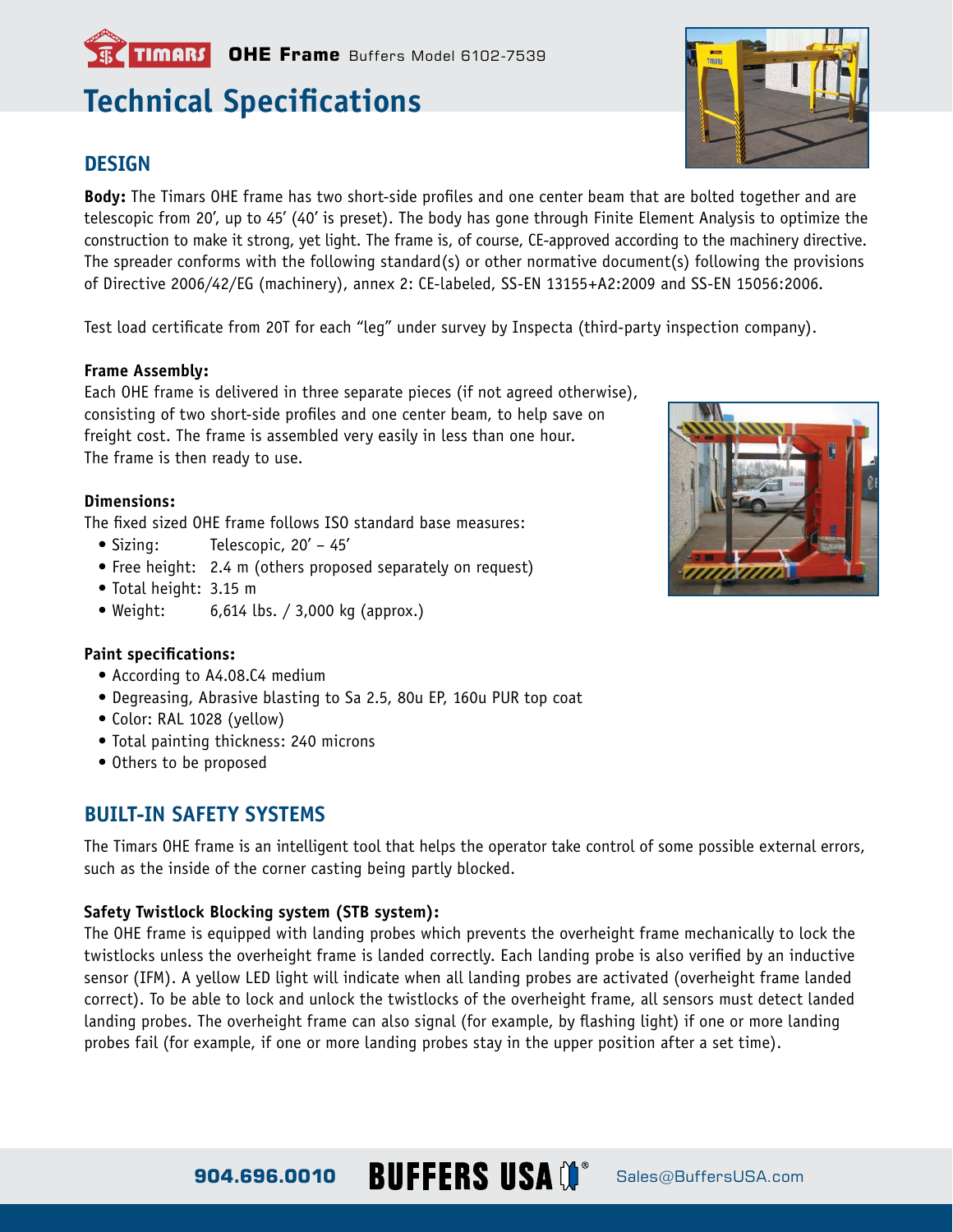# **TIMARS** OHE Frame Buffers Model 6102-7539

# **Technical Specifications**

# **BUILT-IN SAFETY SYSTEMS** *(cont'd)*

**Safety Torque Limitation system (STL system):** If one or more twistlocks are prevented to lock (for example, if something is blocking the rotation in the corner casting of the container/flatrack) the twistlocks will return to the original position.

**Safety Twistlocks Emergency system (STE system):** Each twistlock of the OHE frame can, when the frame is resting on its goods, manually be turned by hand – or if slightly jammed, by a standard tool. Due to this special design, there is no risk of an incorrect position when putting it back to normal again.

## **OTHER EQUIPMENT**

**LED Lamps:** Robust LED lights indicate "Twistlocks Open" (green), "Twistlocks Locked" (red), "Overheight Frame Landed" (yellow). Note that other colors can be chosen, and the lights also can be used for indicating, for example, failed landing probes or failed twistlock position. There are two sets of LED lights on each overheight frame.

**PLC:** The robust PLC from IFM includes the program for operating the overheight frame. On a color screen on the electrical cabinet, the operator can get current equipment readouts such as battery condition, number of TEUs handled and time in operation. There is also a "Smart Service" mode for easy fault search.

**Solar Panels:** The overheight frame operates by an internal 24V system. The batteries are located on the overheight frame in a protected position. The frame is equipped with a "Smart" power-saving system, which means that it will not drain the batteries during normal use and will be able to keep charge through just the solar panels. There is, of course, the option to charge the batteries through an electrical outlet connection, which might be used during some conditions.

**Optional Communication Service:** The OHE frame can be equipped with a modem for wireless communication with port engineers (or to Timars). With this system, the operator can always get the exact position of the frame (by GPS), and also direct information about battery condition, number of TEUs handled, time in operation and error messages.

**Compatibility to Parent Spreader:** The Timars overheight frame is fully compatible to any kind of parent spreader with ISO box base that measures within 20' – 45' length.

**NOTE:** Parent spreader must be allowed to telescope with locked twistlocks to be able to telescope the OHE 20' – 45'.

To use the option with the Hoist Interlock system, the spreader must have an installed wireless communication programmed for the Timars Overheight Frame.

**ISO Requirements for Payload Connection:** The goods that are to be connected to the OHE twistlocks must be of ISO box corners with same ISO c/c base measures as the OHE frame. All four corners must be connected to the twistlocks of the OHE frame.